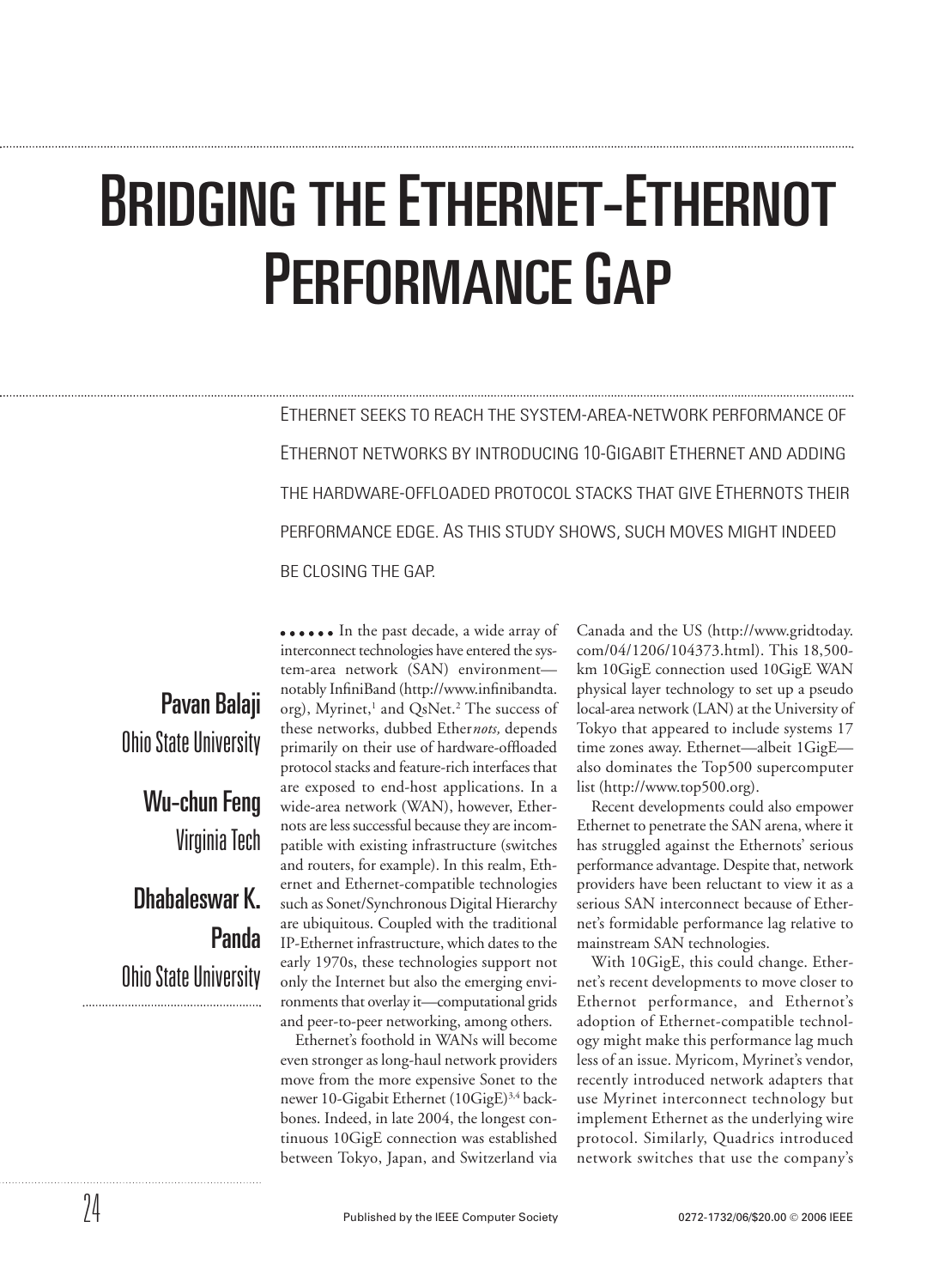technology but apply it to the Ethernet market.

For their part, Ethernet vendors have introduced 10GigE TCP-IP offload engines (TOEs)<sup>5</sup> as hard evidence of their desire to move toward the performance capabilities of Ethernot networks. The question is whether 10GigE can bridge the Ethernet-Ethernot performance gap, yet retain Ethernet's ease of deployment and low cost. For ease of deployment at least, the outlook is optimistic. The IEEE 802.3ae 10-Gbps standard, which the 10GigE Alliance supports, already ensures interoperability with existing IP-Ethernet infrastructure, and the manufacturing volume of 10GigE is driving costs down exponentially, just as it did for Fast Ethernet and Gigabit Ethernet. Indeed, per-port costs for 10GigE have dropped tenfold in the past two years.

Convergence in the performance of 10GigE and traditional Ethernot technologies—the focus of our study—also looks promising.

# Defining the performance gap

With so many networking technologies in the current high-speed network market, characterizing the performance gap among them is not straightforward. Each technology exposes its own communication interface, which affects both lower level performance characterization and application development. With each new technology, lack of portability threatened to become a huge issue, and application developers were quick to demand a common interface to rectify the problem. The message passing interface (MPI) and the sockets interface are two of the more popular solutions: MPI is the de facto standard for scientific applications, while sockets are prominent in traditional scientific applications as well as in grid and peer-to-peer computing; file and storage systems; and other commercial applications, including online transaction processing.

Because the solution of traditional sockets over host-based TCP-IP has not been able to cope with increasing network speed, Ethernot technologies, specifically InfiniBand (IBA) and Myrinet, proposed high-performance sockets implementations such as the Sockets Direct Protocol, or SDP (http://www. rdmaconsortium.org). SDP lets existing sockets-based applications transparently exploit the hardware-offloaded protocol stack that these networks provide. As a result, from the Ethernet side, Chelsio and other 10GigE vendors have recently released adapters that deliver hardware-offloaded TCP-IP protocol stacks to provide high-performance support for existing sockets-based applications. One such protocol stack is the TCP-IP offload engine (TOE).

Our study focused on the sockets interface. We first compared the performance of the host-based TCP-IP stack over 10GigE to that of 10GigE TOEs so that we could understand the performance gains achievable through the use of hardware-offloaded protocol stacks for 10GigE. We then compared the performance of 10GigE TOEs with that of other interconnects providing similar hardware-offloaded protocol stacks such as IBA and Myrinet. Although QsNet provides a similar hardwareoffloaded protocol stack, there is no mechanism to use it transparently for sockets-based applications; that is, there is no SDP implementation. Consequently, we did not include this network in our evaluation.

We evaluated the performance of 10GigE, IBA, and Myrinet at both a detailed *microbenchmark* level and an *application* level with sample applications from multiple domains.

# Protocol offload engines

Traditionally, the job of processing protocols such as TCP-IP has fallen to the software running on the host CPU. Recently, network speeds have outpaced the CPU, which has become burdened with resource-intensive memory copies, checksum computation, interrupts, and reassembly of out-of-order packets—all part of protocol processing's heavy load. In high-speed networks, the CPU ends up dedicating more cycles to network traffic handling than to the applications it is running.

Protocol offload engines (POEs) are emerging as a solution to limit the processing that CPUs require for networking. The basic idea of a POE is to offload protocol processing from the host CPU to the network adapter. Providers can implement a POE with a network processor and firmware, specialized application-specific ICs, or a combination. High-performance networks such as IBA and Myrinet provide their own protocol stacks that are offloaded onto the network-adapter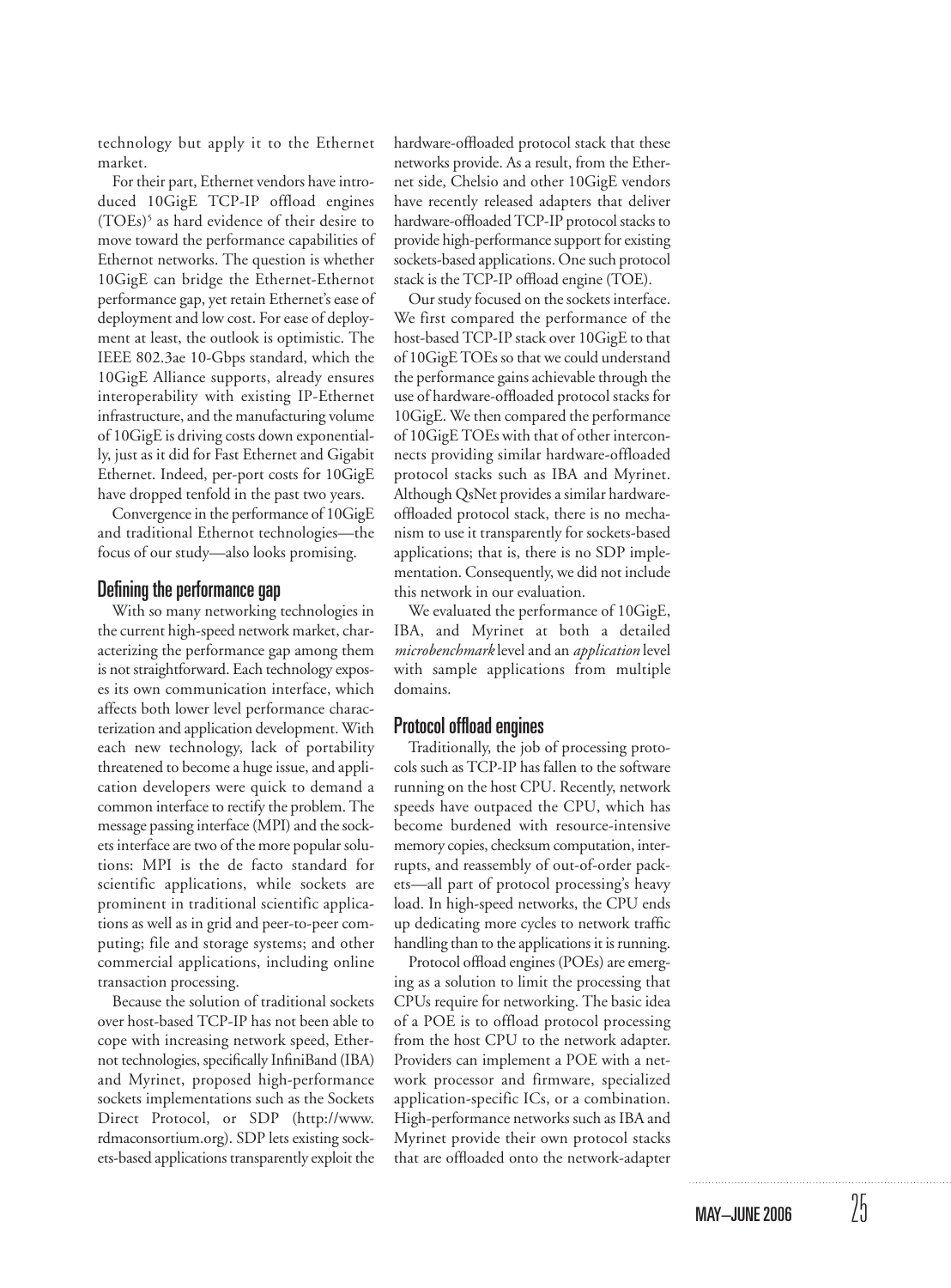

Figure 1. Two foundational hardware elements of the 10GigE Network: Chelsio T110 adapter architecture (a) and 12-port Fujitsu XG800 switch architecture (b).

hardware. Many 10GigE vendors, on the other hand, have chosen to offload the ubiquitous TCP-IP stack so as to maintain compatibility with the traditional IP-Ethernet infrastructure, particularly over the WAN. For this reason, a special case of POE has evolved—the TOE.

# 10GigE

The 10GigE infrastructure that we evaluated consists of two foundational hardware blocks: the Chelsio T110 TOE-based network adapter and the Fujitsu XG800 virtual cutthrough switch.

As Figure 1a shows, the Chelsio T110 is a PCI-X network adapter that can support complete TCP-IP offloading from a host system at line speeds of 10 Gbps. The adapter consists of the terminator, which provides the basis for offloading; separate memory systems, each designed for holding particular types of data; media access control (MAC); and an extend-

IEEE MICRO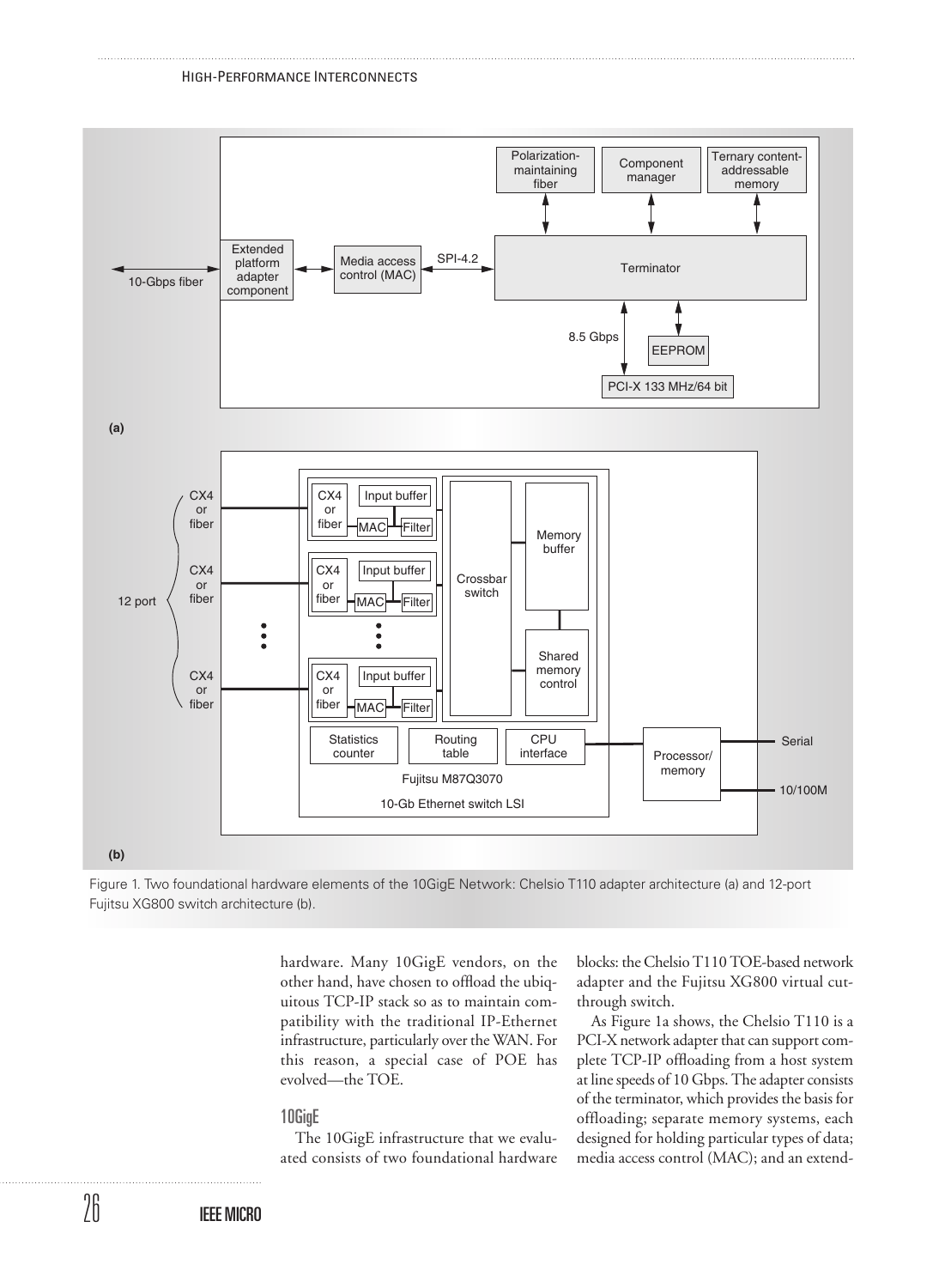ed platform adapter component (XPAC) optical transceiver for physically transferring data over the line.

The 10GigE infrastructure interconnects the Chelsio T110 network adapters using a Fujitsu XG800 virtual cut-through switch. Figure 1b shows a functional block diagram of the switch, which features nonblocking layer-2 switching for 12 10GigE ports with 450-ns flow-through latency. The XG800 switch is also unique in that it uses the Fujitsu MB87Q3070 switch-on-a-chip, which significantly reduces the switch footprint.

# **InfiniBand**

IBA defines a switched network fabric to interconnect processing and I/O nodes that provides the communication and management infrastructure for interprocessor communication and I/O. Host-channel adapters (HCAs) that reside on the processing or I/O nodes connect network nodes to the fabric.

In our study, we evaluated the InfiniScale switch from Mellanox Technologies, a full wirespeed 24-port switch that supports link-packet buffering, inbound and outbound partition checking, and automatic negotiation of link speed. The switch has an embedded reduced instruction-set computer (RISC) processor for exception handling, out-of-band data-management support, and support for counters to allow performance monitoring. The InfiniHost HCA connects to the host through the PCI-X bus and delivers bandwidth of up to 8 Gbps over its ports. The hardware implements both memory protection and address translation. The HCA supports on-board dual data rate (DDR) memory up to 1 Gbyte.

#### **Myrinet**

Myrinet is a high-speed network that uses wormhole-routed crossbar switches to connect all the network adapters. MX and GM, two of Myrinet's low-level messaging layers, provide protected user-level access to the adapters and ensure reliable, in-order message delivery. The Myrinet network in our evaluation consists of a Myrinet-2000 switch—a 16-port crossbar that connects Myrinet-2000 E cards, each of which has two ports, and each port has a 2- Gbps bandwidth. Thus, the network adapter can support an aggregate of 4 Gbps in each direction using both ports. The network

adapter connects to a 133-MHz, 64-bit PCI-X interface on the host. It has a programmable Lanai-XP processor running at 333 MHz with a 2-Mbyte on-board synchronous RAM (SRAM). The Lanai processor can access host memory via the PCI-X bus through the direct memory access (DMA) controller.

## Interfacing with protocol offload engines

Because the Linux kernel does not currently support POEs, many researchers have studied ways of enabling applications to interface with POEs. The two predominant approaches are high-performance sockets implementations (such as SDP) and TCP stack override.

#### High-performance sockets

High-performance sockets are pseudo socket implementations built around two goals. The first is to provide a smooth transition in deploying existing sockets-based applications on clusters connected with networks using offloaded protocol stacks. The second is to use the offloaded stack for protocol processing, which lets applications tap into most of the raw network performance. As Figure 2a shows, these sockets layers override the existing kernel-based sockets and force transfer of the data directly to the offloaded stack. SDP is an industry-standard specification for such high-performance sockets implementations.

In the high-performance sockets approach, the TCP-IP stack in the kernel does not have to be touched at all because all the data communication calls (read, write, and so on) are trapped and directly mapped to the offloaded protocol stack.

However, this requires duplicating functionality that the sockets layer handles (such as buffer management for data retransmission and pinning of buffers) in the high-performance sockets implementation. IBA and Myrinet use this approach so that sockets-based applications can use the offloaded protocol stacks.

#### TCP stack override

The second approach, which Figure 2b shows, retains the kernel-based sockets layer but bypasses the host TCP-IP stack and pushes the data directly to the offloaded protocol stack. The Chelsio T110 10GigE adapter takes this approach.

Because the Linux operating system lacks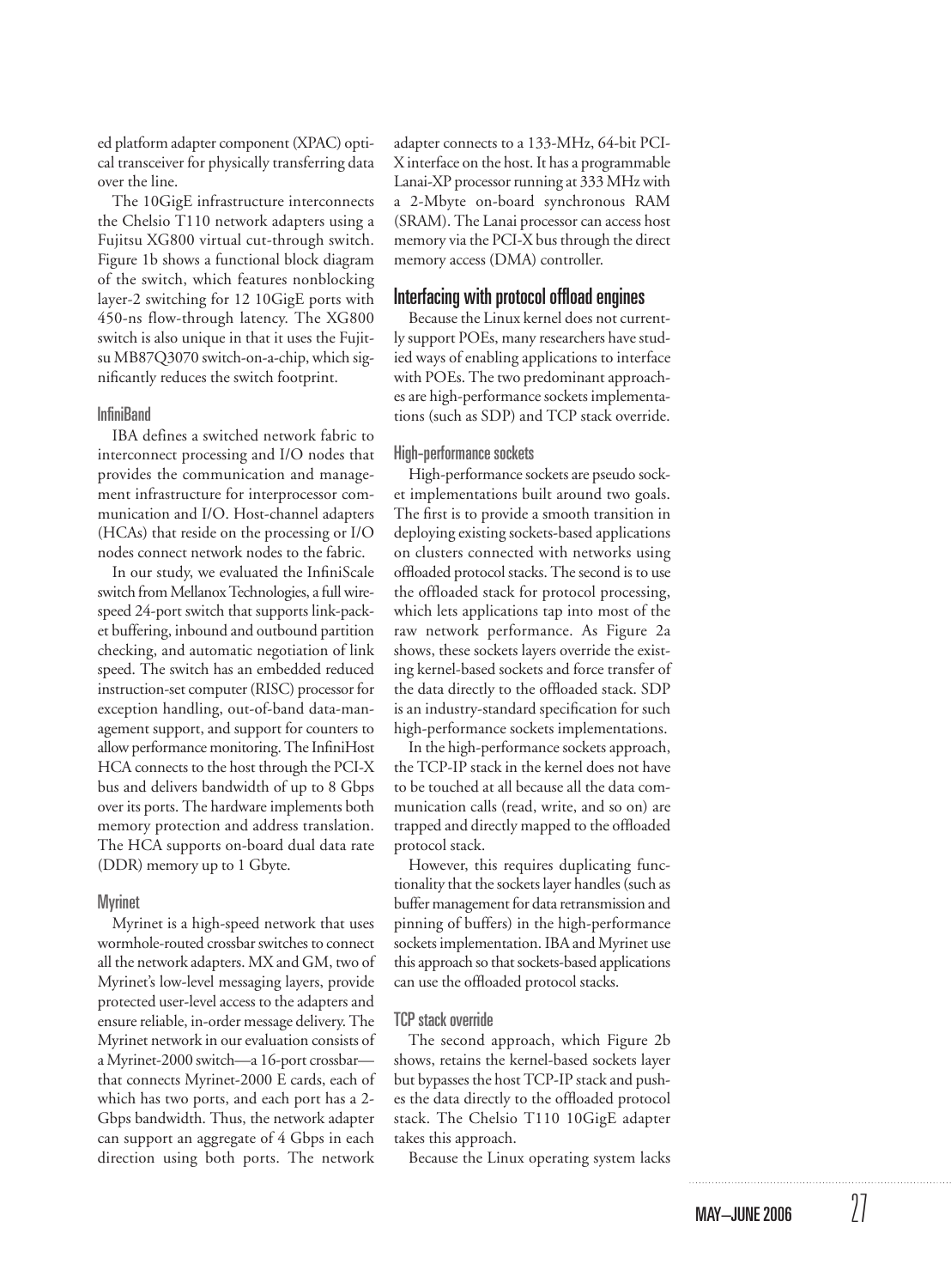HIGH-PERFORMANCE INTERCONNECTS



Figure 2. Interfacing with POEs: high-performance sockets (a) and TCP stack override (b).

support for TOE devices, Chelsio provides a TCP offload module (TOM) framework and toedev, a thin layer that decides if a connection goes to the TOM or the traditional host-based TCP-IP stack. The TOM is responsible for implementing the TCP processing that the TOE cannot do. It also maintains the state of all offloaded connections.

The advantage of this approach is that it does not require any duplication of the socket layer's functionality. The disadvantage is that an application cannot use this approach without modifications to the kernel.

## Experimental testbed

To evaluate the performance of these three networks, we ran the study on three experimental clusters.

*Cluster 1* consists of two Opteron 248

nodes, each with a 2.2-GHz CPU along with 1 Gbyte of a 400-MHz DDR synchronous, dynamic RAM (SDRAM) and 1 Mbyte of L2 cache. The nodes connect back-to-back with the Chelsio T110 10GigE adapters.

*Cluster 2* consists of four Opteron 846 nodes, each with four 2.0-GHz CPUs (quad systems) along with 4 Gbytes of 333-MHz DDR SDRAM and 1 Mbyte of L2 cache. Nodes connect via a 12-port Fujitsu XG800 10GigE switch with Chelsio T110 10GigE adapters at the end hosts.

We performed experiments on Clusters 1 and 2 with the SuSE Linux distribution installed with kernel 2.6.6 (patched with Chelsio modules). We used these clusters to compare the performance of the host-based TCP-IP stack on 10GigE with that of the 10GigE TOEs. For this comparison, in gen-

28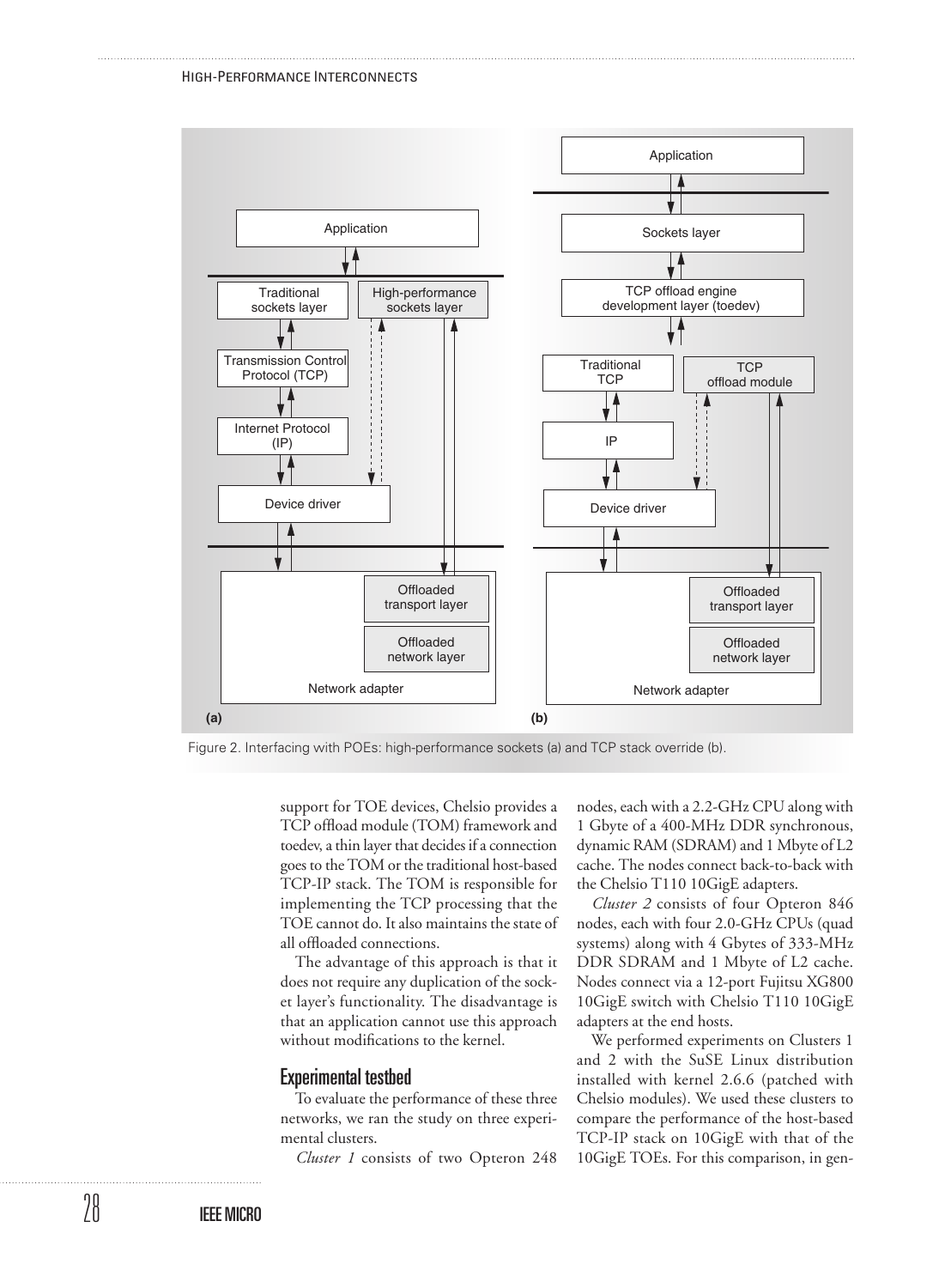eral, we used Cluster 1 for all experiments requiring only two nodes and Cluster 2 for those requiring more.

*Cluster 3* consists of four nodes built around SuperMicro's Super X5DL8-GG motherboards with ServerWorks GC LE chipsets, which include 64-bit, 133-MHz PCI-X interfaces. Each node has two Intel Xeon 3.0-GHz processors with a 512-Kbyte L2 cache, 533- MHz front-side bus, and 2 Gbytes of 266- MHz DDR SDRAM. We used the RedHat 9.0 Linux distribution and the Linux-2.4.25smp kernel. Each node also had the 10GigE, IBA, and Myrinet networks. We used this cluster to compare 10GigE, IBA, and Myrinet.

The 10GigE network in Cluster 3 is based on Chelsio T110 10GigE adapters with TOEs connected to a 12-port Fujitsu XG800 switch. The driver version on the network adapters is 1.2.0. The IBA network is based on Infini-Host MT23108 dual-port 4x HCAs through an InfiniScale MT43132 24-port nonblocking switch. The adapter firmware version is fw-23108-rel-3 2 0-rc4-build-001, and the software stack is based on the Voltaire IBHost-3.0.0-16 stack. Research groups, including some at Mellanox Technologies<sup>6</sup> and Ohio State University,<sup>7</sup> have recently implemented research prototypes for zero-copy implementations of SDP over IBA, but these implementations tend to be less stable than the more widely available buffered-copy implementation of SDP that we used in our study.

Finally, the Myrinet network in Cluster 3 is based on Myrinet-2000 E (dual-port) adapters connected by a Myrinet-2000 wormhole-routed crossbar switch. Each adapter is capable of a 4-Gbps bandwidth in each direction. For SDP/Myrinet, we performed evaluations with two implementations. The first uses the GM/Myrinet drivers (SDP/GM v1.7.9 over GM v2.1.9). The second implementation runs over the newly released MX/Myrinet drivers (SDP/MX v1.0.2 over MX v1.0.0). The SDP/MX implementation achieves significantly better performance than the older SDP/GM, but being a very new implementation, SDP/MX comes with its share of stability issues. Because of this, we conducted only the ping-pong latency and unidirectional bandwidth tests for both SDP/MX and SDP/GM, but the rest of the tests were for SDP/GM alone. With Myricom's current effort on SDP/MX, we expect these stability issues to be resolved very soon; consequently, the Myrinet results should improve.

For all evaluations, we ran each experiment 10 times, dropped the highest and lowest values, and took the mean of only the remaining eight runs. For microbenchmark evaluations, each run consisted of 100,000 iterations.

# Host-based TCP-IP versus TCP offloading engine

To evaluate the performance of 10GigE with TOE as compared with that of the hostbased TCP-IP stack over 10GigE—hereafter, TOE and non-TOE—we used a suite of microbenchmarks. We first performed evaluations on the basis of a single connection measuring the point-to-point latency and unidirectional bandwidth together with the CPU utilization. We then performed evaluations on the basis of multiple connections using the multistream, hot-spot, fan-in, and fan-out tests.

#### Single-connection microbenchmarks

Figures 3 and 4 show the basic single-stream performance (point-to-point latency and unidirectional bandwidth) of the 10GigE TOE as compared to non-TOE. Point-to-point latency is the time a sockets application takes to transfer *X* bytes of data. In this experiment, the sender application process sends *X* bytes of data to the receiver process; the receiver process, upon receipt of this data, returns *X* bytes of data to the sender process. We repeated this for *N* iterations and calculated the average. We measured the one-way point-to-point latency as half the average value (across the *N* iterations) and reported it.

For the unidirectional bandwidth experiment, the sender process continuously sends *N* messages to the receiver process, each message containing *X* bytes of data. The receiver process, on receipt of all *N* × *X* data bytes, sends an acknowledgment message to the sender process. The sender process calculates the total time measured from just before it started sending the data until it received the acknowledgment. Subtracting the one-way latency for the acknowledgment message from this value gives the total time taken to transfer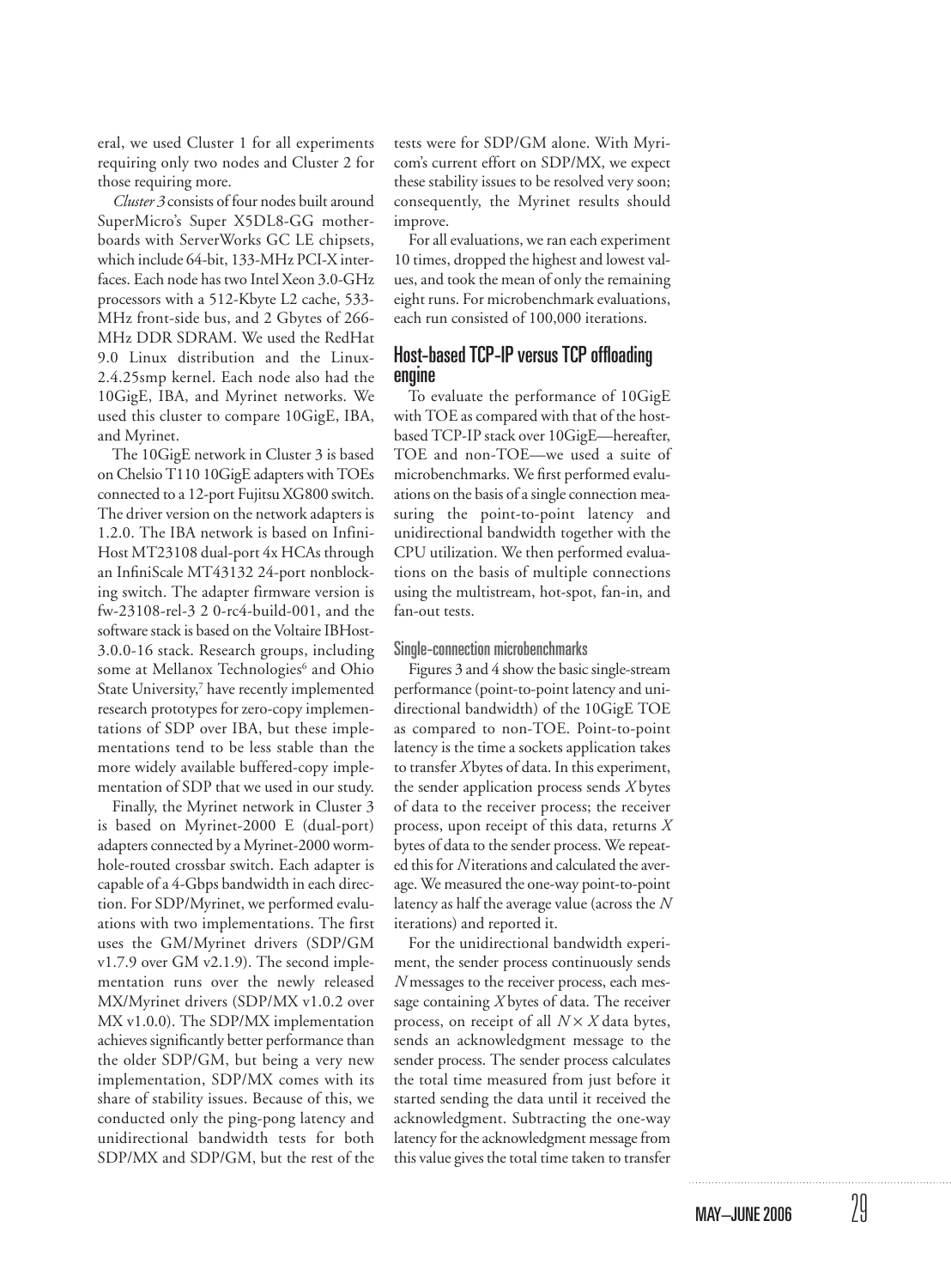



the  $N \times X$  bytes. We calculated the unidirectional bandwidth as the total amount of data transferred divided by the total time taken.

As Figure 3a shows, for a standard Ethernet frame size of 1.5 Kbytes, the 10GigE TOE can achieve a point-to-point latency of about 8.9 µs compared with the 10.37 µs achievable with a non-TOE—an improvement of about 14.2 percent. As Figure 3b shows, the TOE achieves a maximum bandwidth of 7.6 Gbps as compared with the 5 Gbps for a non-TOE—an improvement of about 52 percent.

Figure 4 shows the results of increasing the adapter's maximum transmission unit (MTU) size to 9 Kbytes (jumbo frames). The non-TOE bandwidth increases to 7.2 Gbps, but there is no additional improvement for the TOE because of the way it handles message transmission; the device driver hands over large message chunks (16 Kbytes) to the network adapter, which segments the chunks into frames sized for the MTU. This causes only a few interrupts, which the host processor receives regardless of MTU size. In other words, the TOE shields the host from the overhead of smaller MTU sizes; but for non-TOE, an MTU of 1.5 Kbytes results in more segments and correspondingly more interrupts that must be handled for every message, yielding lower performance relative to an MTU of 9 Kbytes.

Figures 3b and 4b also show the CPU utilization. For TOE, utilization remains close to 38 percent with an MTU of 1.5 Kbytes as well as 9 Kbytes. But for non-TOE, the CPU utilization increases slightly (52 to 58 percent) when moving from standard (1.5-Kbyte) to jumbo (9- Kbyte) frames. The stack

implementation explains some of this trend. When the application calls a write call, the host CPU copies the data into the socket buffer. If there is no space in the socket buffer, the CPU waits for the network adapter to complete its send of the existing data and create space for the new data to be copied. Once the data is copied, the underlying TCP-IP stack handles the actual data transmission. If the network adapter sends the data out faster,

30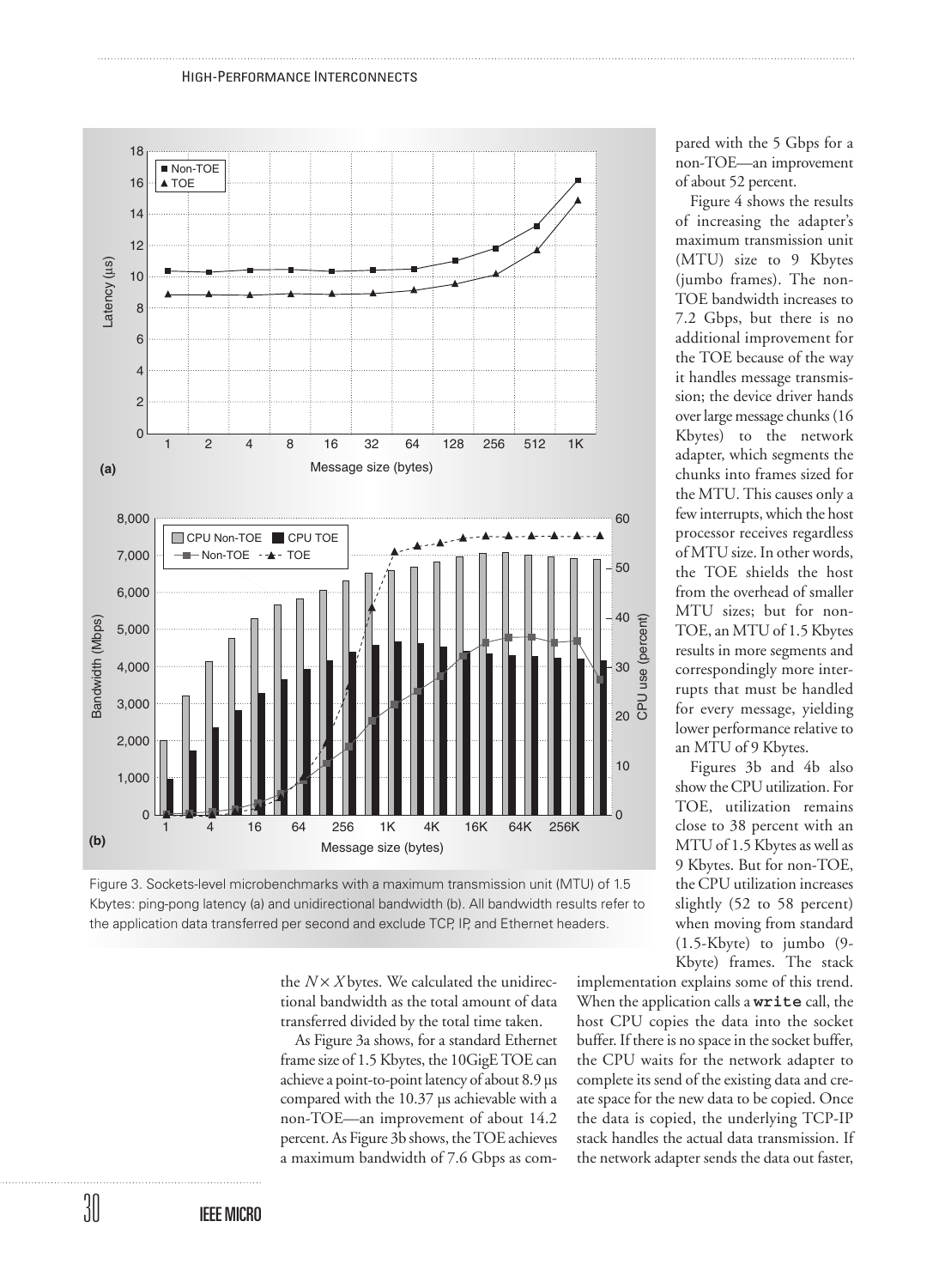space is created in the socket buffer faster, and the host CPU spends a larger fraction of its time copying data to the socket buffer rather than waiting for space to be created. Thus, when performance improves, we expect the host CPU to spend more time copying data and using CPU cycles. But the use of jumbo frames also reduces the CPU overhead for non-TOE because there are fewer interrupts. Because of these two conditions, we found only a 6 percent increase in CPU utilization with jumbo frames.

# Multiple-connection microbenchmarks

Our next evaluations were for TOE and non-TOE networks with microbenchmarks that use multiple simultaneous connections. For all these experiments, we used an MTU of 1.5 Kbytes to abide by the standard Ethernet frame size.

Figure 5a shows the aggregate bandwidth for two nodes in Cluster 1 simultaneously executing multiple instances of the unidirectional bandwidth test. The TOE network achieved 7.1 Gbps to 7.6 Gbps (equally divided between each thread). The non-TOE stack peaked at 4.9 Gbps (again, equally divided between each thread). These

results are similar to the single-stream results; thus, using multiple simultaneous streams to transfer data does not make much difference.

Figure 5b shows the impact of multiple connections on small-message transactions. In this experiment, client nodes performed a point-to-point latency test with the same server, forming a hot spot. We performed this experiment on Cluster 2 with one node acting as a server node and each of the other three nodes hosting 12 client processes in all. We



Figure 4. Sockets-level microbenchmarks (MTU of 9 Kbytes): ping-pong latency (a) and unidirectional bandwidth (b).

allotted the clients cyclically, so "three clients" refers to one client per node, "six clients" refers to two clients per node, and so on.

As Figure 5b shows, both the TOE and non-TOE networks show similar scalability as clients increase. We can thus deduce that the TOE performs lookup for connectionrelated data structures efficiently enough to avoid a significant bottleneck.

Although results from the hot-spot test show that the lookup time for connection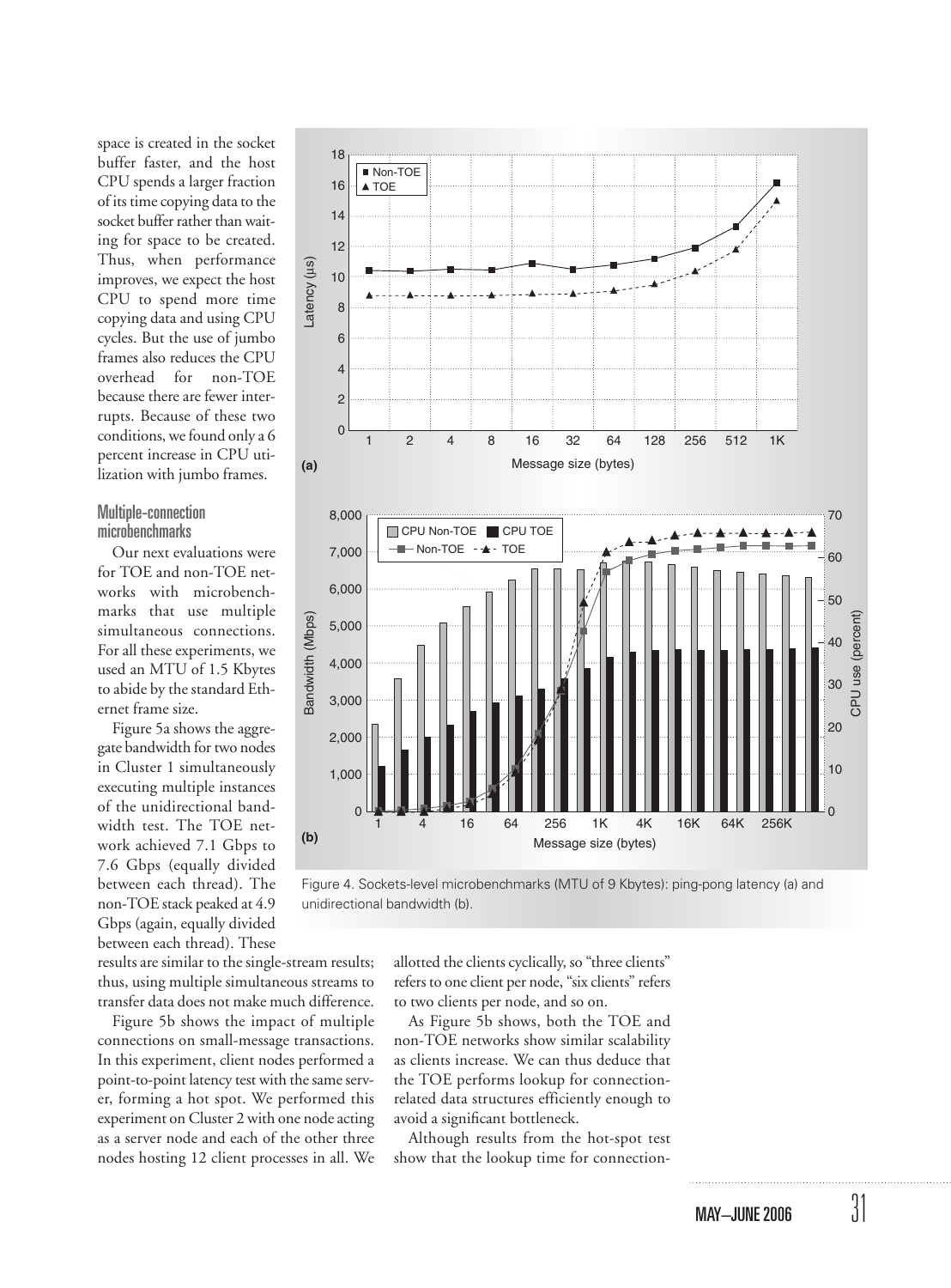related data structures is quite efficient on the TOE, the test did not stress the other resources on the network adapter, such as management of memory regions for buffering data during transmission and reception. To test these other resources, we performed the fan-in and fan-out tests. In both the fanin and fan-out bandwidth tests, which we performed on Cluster 2, one server process carries out unidirectional bandwidth tests simultaneously with multiple client processes. In the fan-out test, the server sends data to the different clients, stressing the transmission path on the network adapter; and in the fan-in test, the clients send data to the server process, stressing the receive path on the network adapter. These tests differ from the multistream test, in which we performed bandwidth tests between multiple processes on the same two nodes. In the fan-in and fan-out tests, we performed bandwidth tests between one server process and multiple client processes on multiple physical nodes.

Figure 6 shows the TOE and non-TOE performance for the fan-in and fan-out bandwidth tests. The performance for both tests

remains constant as the client number increases. This shows that if a server must stream data to or receive data streams from multiple clients simultaneously over 10GigE TOE network, it does not suffer any noticeable performance degradation. This in turn suggests efficient transmit- and receive-path implementations for the TOE in the presence of multiple flows corresponding to different remote nodes.

# 10GigE TCP offload engine versus IBA and Myrinet

We conducted these experiments to evaluate the performance of the Chelsio T110 10GigE adapter with TOE as compared to the SDP implementations on top of IBA and Myrinet. We performed all these experiments on Cluster 3.

Microbenchmark comparison

The performance benefits of TOE over non-TOE networks hint at TOE's capabilities, but to get a more complete picture, we had to compare the performance of TOE networks with that of the traditional Ethernot networks.

Figure 7 shows the basic microbenchmark perfor-



Figure 5. Multistream bandwidth (a) and hot-spot latency (b) for 1 byte. Both tests used only MTU 1500 (1.5 Kbytes) to abide by standard Ethernet frame size.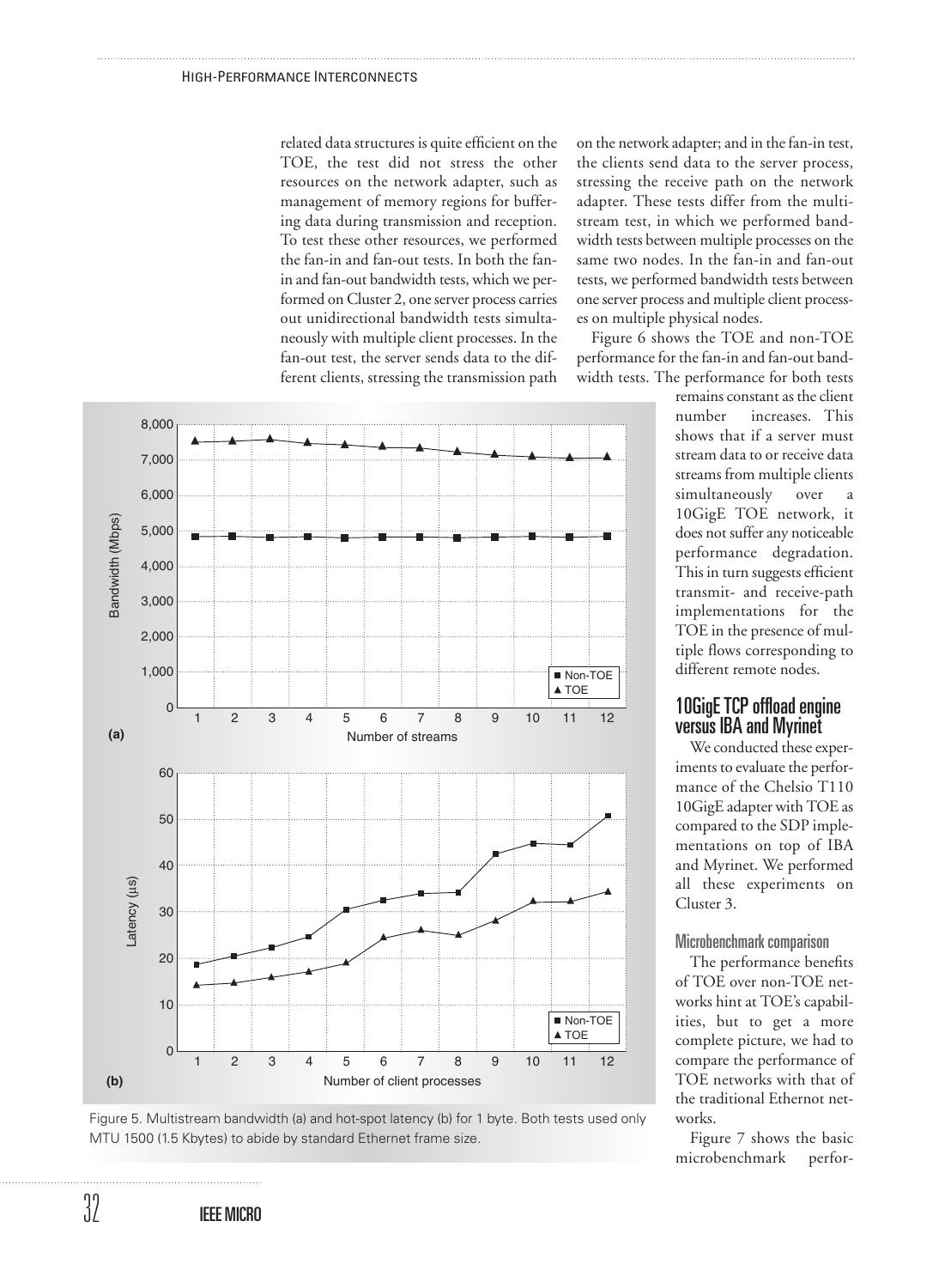mance of the 10GigE TOE as compared to SDP/IBA and SDP/Myrinet (SDP/MX/ Myrinet and SDP/GM/ Myrinet).

Figures 7a and 7b compare ping-pong latency for the network stacks. IBA and Myrinet provide both polling- and event-based mechanisms to inform the user about the completion of data transmission or reception; 10GigE provides only an event-based mechanism. In the polling approach, the sockets implementation must continuously poll on a predefined location to check if the data transmission or reception has completed. This approach delivers high bandwidth and low latency but the continuous monitoring requires a large percentage of CPU resources. In the eventbased approach, the sockets implementation requests the network adapter to inform it of a completion and then sleeps. On a completion event, the network adapter wakes this process up through an interrupt.

Although the event-based approach requires a lower percentage of CPU resources (because the application does not have to continuously monitor the data-transfer completions), it incurs the

additional cost of an interrupt. In general, for single-threaded applications, the polling approach is more efficient; for most multithreaded applications, the event-based approach performs better.

As Figures 7a and 7b show, SDP/Myrinet generally achieves the lowest small-message latency for both approaches. For the pollingbased models, SDP/MX/Myrinet and SDP/ GM/Myrinet achieve latencies of 4.64 µs and 6.68 µs, compared with the 8.25 µs that SDP/IBA achieves. For the event-based mod-



Figure 6. Fan-out (a) and fan-in (b) bandwidth tests.

els, SDP/MX/Myrinet and SDP/GM/Myrinet achieve latencies of 14.47 µs and 11.33 µs, compared with the 14.3 µs and 24.4 µs that 10GigE TOE and SDP/IBA achieve.

The figure also shows, however, that for messages larger than 2 Kbytes for event-based and 4 Kbytes for polling-based communication, SDP/Myrinet performance deteriorates. For messages in this range, SDP/IBA performs best, followed by 10GigE TOE and then the two SDP/Myrinet implementations. For the pingpong latencies, the 10GigE (Fujitsu), IBA (Mel-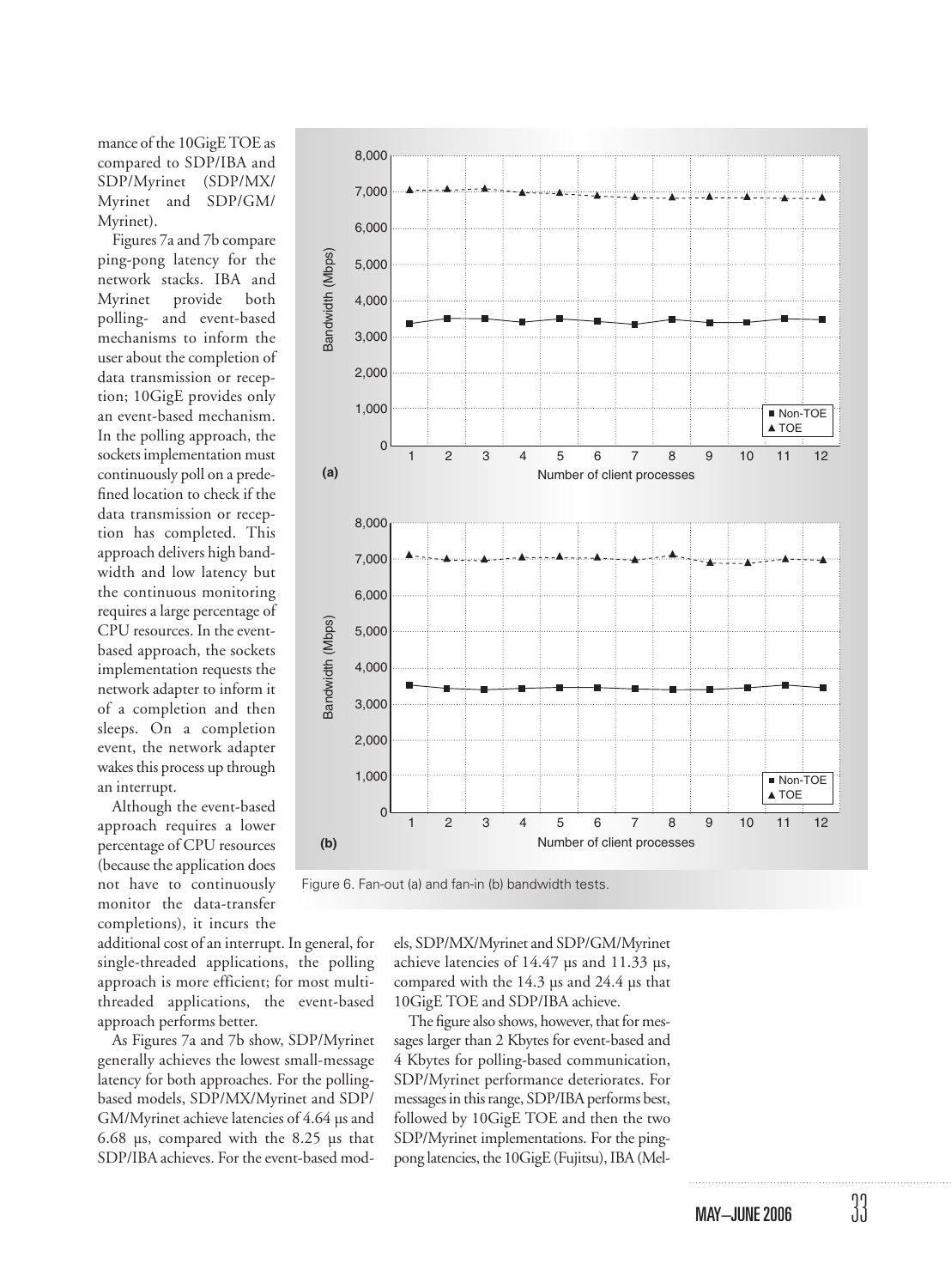#### HIGH-PERFORMANCE INTERCONNECTS



lanox), and Myrinet (Myricom) switches contribute approximately 1000 ns, 300 ns, and 60 ns, respectively.

Figure 7c shows the results of the unidirectional bandwidth test. The 10GigE TOE achieves the highest bandwidth at close to 6.4 Gbps, compared with the 5.4 Gbps and 3.9 Gbps that SDP/IBA and SDP/Myrinet achieve. (The theoretical peak for Myrinet is 4 Gbps.)

In the event-based results, the bandwidth drop for SDP/GM/Myrinet for messages of 512 Kbytes is likely due to this implementation's high dependency on L2 cache activity. Even 10GigE TOE shows a slight drop in performance for very large messages, but not one as drastic as SDP/GM/Myrinet exhibits. Our systems use a 512-Kbyte L2 cache and relatively slow memory (266-MHz DDR SDRAM), which causes the drop to be significant. Systems with larger L2 caches, L3 caches, faster memory, or better memory architectures (nonuniform memory access, for example), will likely experience smaller drops. Further, bandwidth for all networks is the same whether or not they use a switch, so switches do not appear to be a bottleneck for this test.

## Application-level comparison

In this series of tests, we evaluated the performance of four applications across the three network technologies (IBA, Myrinet, and 10GigE TOE):

• Virtual Microscope (VM),<sup>8</sup> a biomedical image-visualization tool;

Figure 7. Single-connection microbenchmarks: latency versus message size, polling-based (a); latency versus message size, event-based (b); and unidirectional bandwidth versus message size, event-based (c).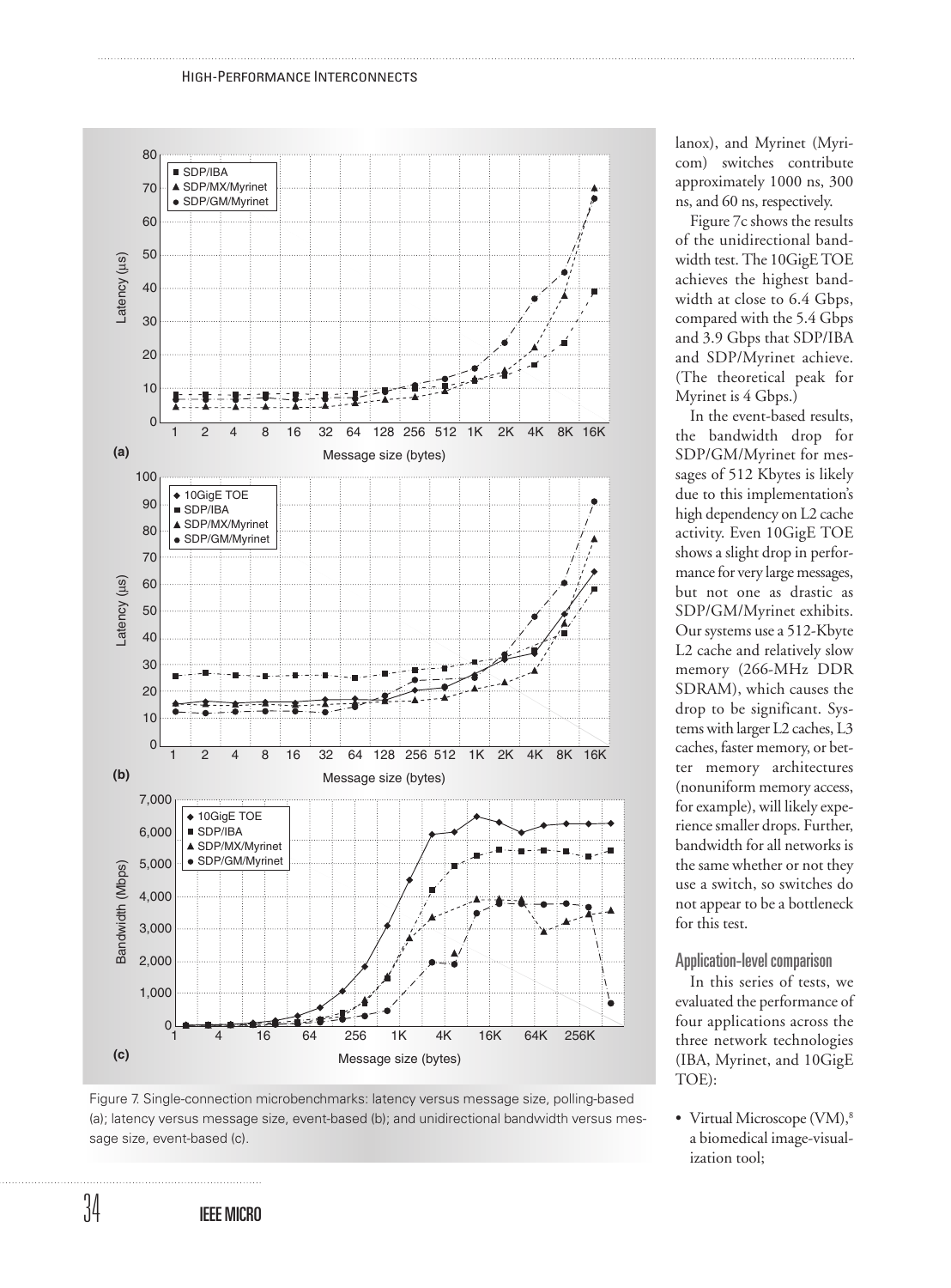

Figure 8. Data-Cutter stream abstraction and support for copies includes data buffers and end-of-work markers on a stream (a) and a filter group (b)—consisting of producer (P), filter (F), and consumer (C)—instantiated using transparent copies.

- Iso-Surface Oil-Reservoir Simulation  $(ISO)$ ;<sup>9</sup>
- Parallel Virtual File System (PVFS),<sup>10</sup> a cluster file-system; and
- $\bullet$  Ganglia,<sup>11</sup> a popular cluster-management tool.

The first two applications run on Data-Cutter, a component-based framework developed at the University of Maryland to provide a flexible and efficient runtime environment for data-intensive applications on distributed platforms.

#### Data-Cutter

Data-Cutter implements a filter-stream programming model, in which the application processing structure is a set of components, or *filters*, that exchange data through a stream

abstraction. Filters connect via logical streams, each of which denotes a unidirectional data flow from one filter (the producer) to another (the consumer). A filter reads data from its input streams and writes data to its output streams. The logical-stream implementation uses the sockets interface for point-to-point stream communication. A filter group—a set of filters connected through logical streams realizes the application's overall processing structure. When a filter group is instantiated to process an application query, the runtime system establishes socket connections between filters placed on different hosts before starting the execution of the application query.

The filter group handles an application query as a unit of work. The processing of a UOW can be done in a pipelined fashion; different filters can work on different data ele-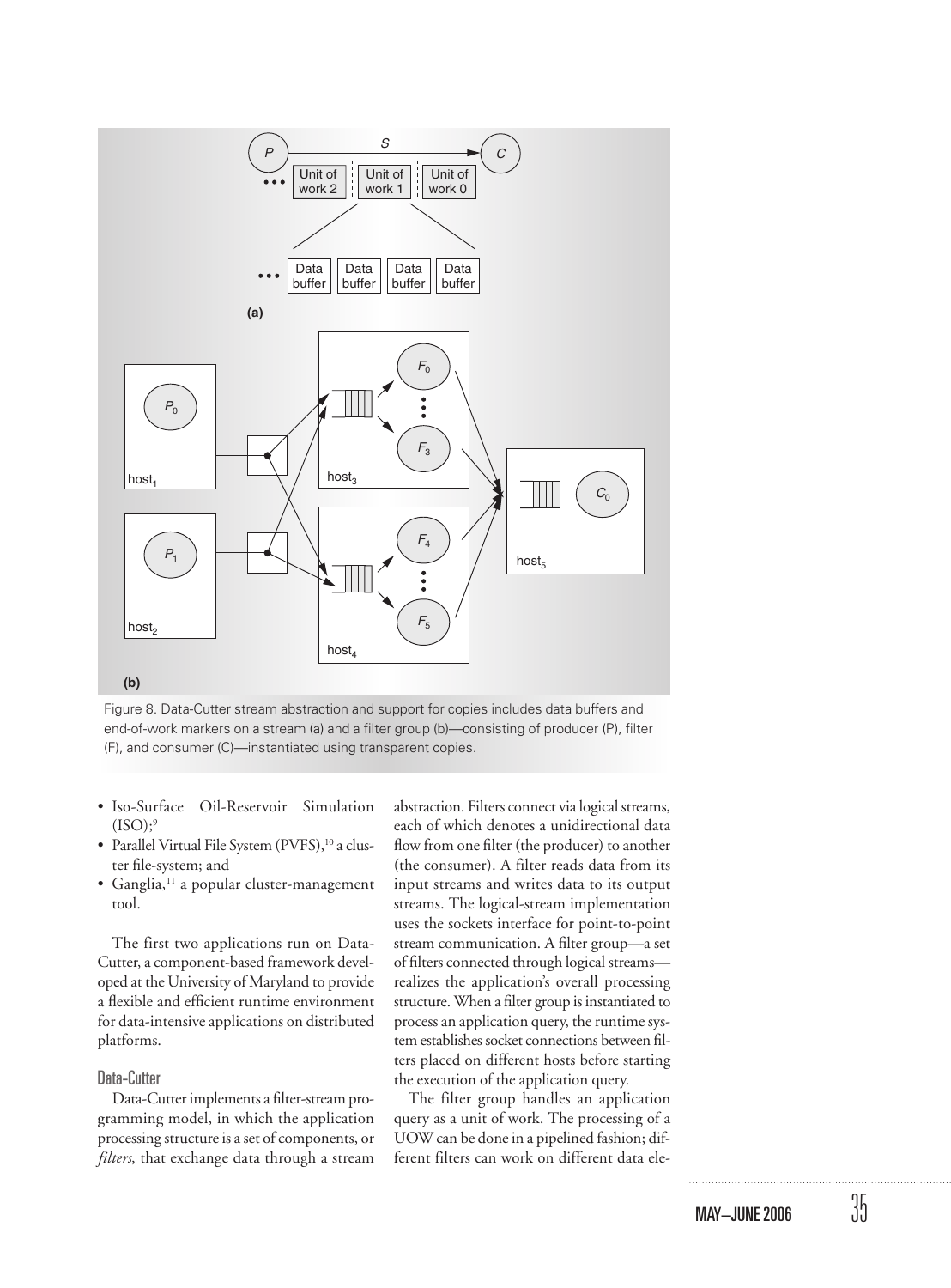



ments simultaneously, as Figure 8 illustrates.

*Virtual Microscope.* VM is a data-intensive digitized microscopy application. The software support required to store, retrieve, and process digitized slides to provide interactive response times for the standard behavior of a physical microscope is a challenging issue. The main difficulty stems from handling large volumes of image data, which can range from a few hundred megabytes to several gigabytes per image. At a basic level, the software system should emulate the use of a physical microscope, including continuously moving the stage and changing magnification. The processing of client queries requires projecting high-resolution data onto a grid of suitable resolution and appropriately composing pixels mapping onto a single grid point.

*Iso-Surface Oil-Reservoir Simulation.* Iso is the result of computational modeling for the seismic analysis of oil reservoirs that examines a reservoir's seismic properties by using output from oil reservoir simulations. The main objective of oil reservoir modeling is to understand the reservoir properties and predict oil production. This in turn lets companies optimize return on investment from a given reservoir, while minimizing environmental effects. Iso demonstrates a dynamic, data-driven approach to solve optimization problems in oil reservoir management. Analysts evaluate the output from seismic simulations to investigate the change in the reservoirs' geological characteristics and to guide future oil reservoir simulations. Seismic simulations produce output that represents the traces of sound waves generated by sound sources and recorded by receivers on a 3D grid over many time steps. One analysis of seismic data sets involves mapping and aggregating traces onto a 3D volume through seismic imaging. The resulting 3D volume is suitable for visualization or for generating input for further reservoir simulations.

*Performance comparison.* Figure 9 compares the performance of VM and Iso over the three networks. As Figure 9a shows, SDP/IBA outperforms the other two networks for VM, primarily because IBA delivers lower latency than TOE and SDP/GM/Myrinet for medium-sized messages (see Figure 7a). Although VM deals with large data sets (each image was about 16 Mbytes), the data set is broken into small UOW segments that the network processes in a pipeline. This makes the application sensitive to the latency of medium-sized messages.

Figure 9b compares the performance of the Iso application for the three networks with a dataset of about 64 Mbytes. Again, although the performance of the three networks is much closer than it was for VM, SDP/IBA slightly outperforms the other two networks.

# Parallel Virtual File System

Figure 10 shows the results of running PVFS on the three networks. PVFS, which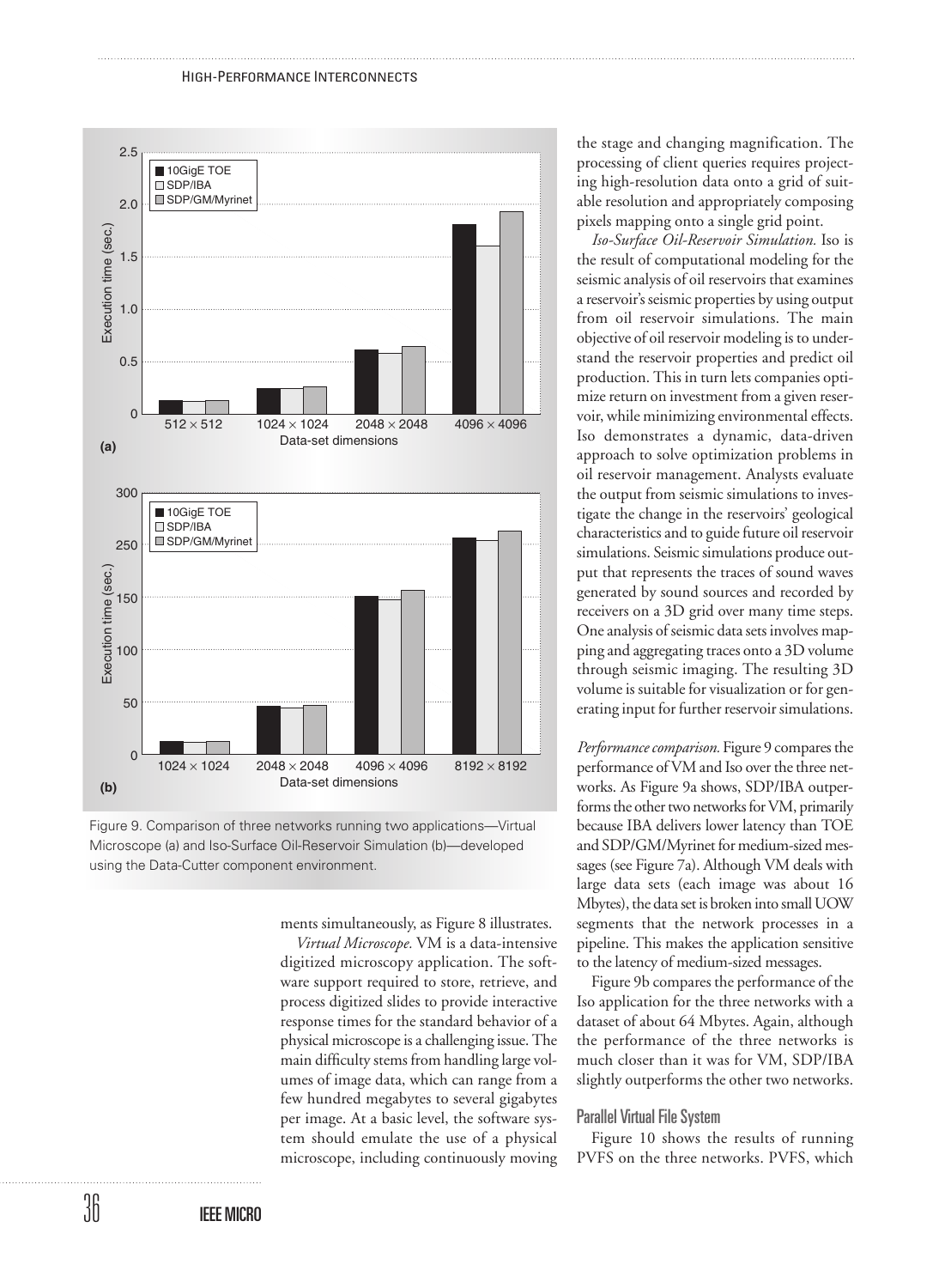Clemson University and Argonne National Laboratory jointly developed to meet the increasing I/O demands of parallel applications in cluster systems, is one of the leading parallel file systems for Linux cluster systems. As Figure 10 shows, a typical PVFS environment comprises several nodes configured as I/O servers with one node (either an I/O server or a different node) configured as a metadata manager.

PVFS stripes files across a set of I/O server nodes, which allows parallel access to the data. It uses the native file system on the I/O servers to store individual file stripes. An I/O daemon runs on each I/O node and services requests from the computational nodes, primarily read and write requests. Thus, data transfers directly between the I/O servers and the computational nodes. A manager daemon running on a metadata manager node handles metadata operations involving file permissions, truncation, file stripe characteristics, and so on. Metadata is also stored on the local file system. The metadata manager provides a clusterwide, consistent name space to applications but does not participate in read or write operations.

PVFS also supports a set of feature-rich interfaces, including support for both contiguous and noncontiguous accesses to both memory and files. It is available with a range of application programming interfaces (APIs): native, Unix/Posix, MPI-I/O, multidimensional block, and array I/O. This API flexibility is a key factor in the popularity of PVFS.

To evaluate the performance of concurrent read or write operations in PVFS, we used the *pvfs-test* program from standard PVFS releases. This test uses an MPI program to parallelize file write or read access of contiguous 2-Mbyte data buffers from each computational node. We performed two types of tests for both read and write: three clients simultaneously read a file from or write a file to the server (1S/3C) and a single client reads the stripes from or writes the stripes to all three servers simultaneously (3S/1C). Figure 11 shows that the 10GigE TOE network outperforms the other two in both tests for read and write. This follows the same trend as that in Figure 7c.

Figure 12 shows the performance of MPI-Tile-I/O,<sup>12</sup> a tile-reading MPI-I/O application that tests the performance of tiled access to a



Figure 10. Typical PVFS environment.



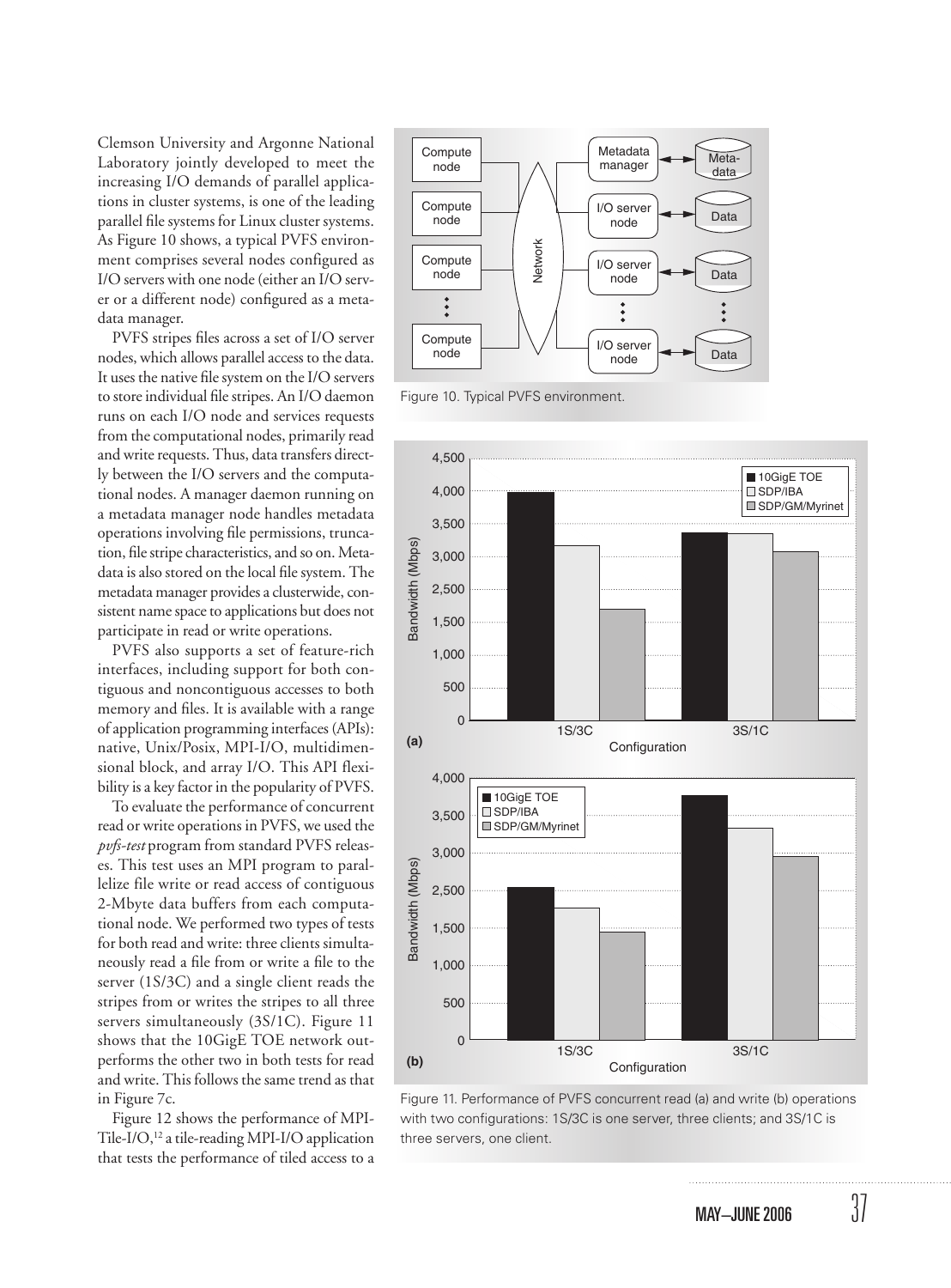

Figure 12. Performance of MPI-Tile-I/O over PVFS.



Figure 13. Ganglia cluster management tool.

2D dense data set, simulating the workload in some visualization and numerical applications. In our experiments, we used two nodes as servers and the other two as clients running MPI-Tile-I/O processes. Each process renders a  $1 \times 2$  array of displays, each with  $1024 \times 768$ pixels. The size of each element is 32 bytes, leading to a file size of 48 Mbytes.

We evaluated both the read and write performance of MPI-Tile-I/O over PVFS. As the figure shows, the 10GigE TOE network provides better performance than the other two in terms of both read and write bandwidth. All the networks performed considerably worse in this test than in the concurrent file I/O test. This is likely due to the MPI-Tile-I/O benchmark's noncontiguous data-access pattern, which adds significant overhead.

#### Ganglia

Figure 13 presents the results of running Ganglia, an open-source project that grew out of the University of California, Berkeley, Millennium Project. It is a scalable distributed monitoring system for high-performance computing systems (such as clusters and grids) that is based on a hierarchical design targeted at federations of clusters. Ganglia leverages widely used technologies such as Extensible Markup Language (XML) for data representation, the External Data Representation standard for compact and portable data transport, and the open source tool, RRDtool, for data storage and visualization. Ganglia uses carefully engineered data structures and algorithms to achieve very low per-node overheads and high concurrency.

The Ganglia system contains a server-monitoring daemon that runs on each cluster node and occasionally monitors the various system parameters including CPU load, disk space, and memory use. Ganglia also contains a client tool that contacts the servers in the clusters and collects relevant information.

Ganglia supports two forms of global data collection for the cluster. In the first method, the servers can communicate with each other to share their respective state information, and the client can communicate with any one server to collect the global information. In the second method, the servers just collect their local information without communicating with other server nodes, while the client communicates with each server node to obtain the global cluster information. In our experiments, we used the second approach.

As Figure 13 shows, the 10GigE TOE network outperforms the other two by up to a factor of 11 in some cases. This performance difference stems from Ganglia's work pattern. The client node is an end node that gathers information about all servers in the cluster and displays it to the user. To collect this information, the client opens a connection with each node in the cluster and obtains the relevant information (from 2 to 10 Kbytes) from the nodes. Thus, Ganglia is quite sen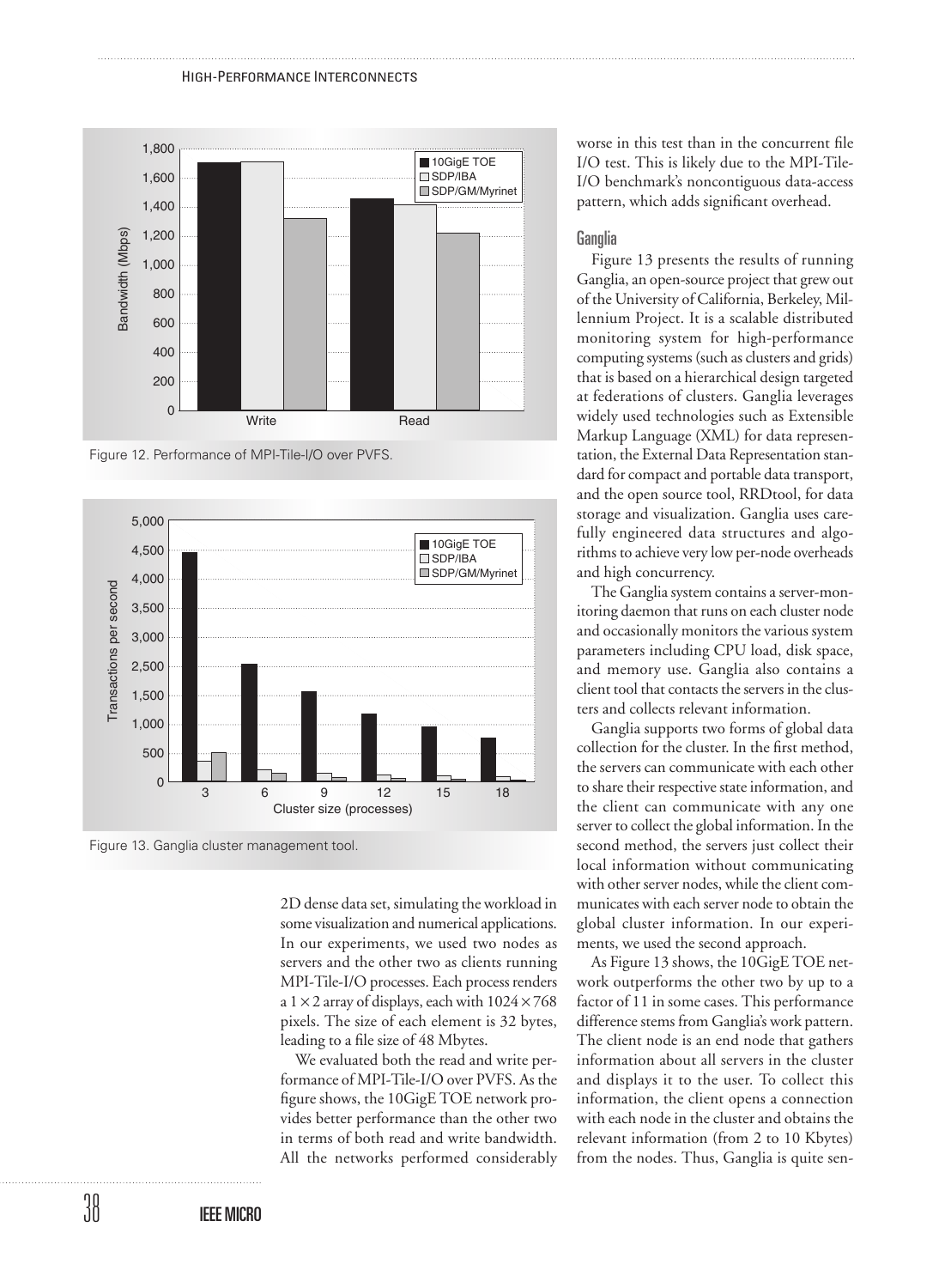sitive to connection time and to mediumsized message latency.

Although Figures 7a and 7b show that 10GigE TOE and SDP/GM/Myrinet do not perform very well for medium-sized messages, the connection time for 10GigE is only about 60 µs, whereas the connection times for SDP/GM/Myrinet and SDP/IBA are in the *milli*second range. During connection setup, SDP/GM/Myrinet and SDP/IBA must preregister a set of buffers to carry out the required communication; this operation is quite expensive for Myrinet and IBA because it involves informing the network adapters about each of these buffers and the corresponding protection information. This coupled with other overheads, such as the state transitions (Init-RTR-RTS) that IBA requires during connection setup, increase the connection time tremendously for SDP/IBA and SDP/GM/Myrinet. All in all, the connection setup time dominates the performance of Ganglia in our experiments, resulting in better performance for the 10GigE TOE network.

ur results demonstrate that TCP offloading not only provides 10GigE a significant push in the performance it can achieve, but also enables a performance comparable to that of traditional Ethernot networks, such as IBA and Myrinet, for sockets-based applications.

With the advent of TOEs for 10GigE, Ethernet has largely bridged the performance gap with IBA and Myrinet via the sockets interface—a successful first step on the part of Ethernet toward a network infrastructure that delivers high performance in a SAN while maintaining WAN compatibility.

Although the sockets interface is the most widely used interface for grids, file systems, storage, and other commercial applications, MPI is considered the de facto standard for scientific applications. Thus, a feasibility study of 10GigE as a SAN is incomplete without comparing MPI over the various networks. This will be our focus in future work. MICRO

#### **Acknowledgments**

We thank Joel Saltz, Tahsin Kurc, and Umit Catalyurek from the Department of Biomedical Informatics at Ohio State University for providing us access to the Data-Cutter run-

time library and the application data sets; Felix Marti, Ásgeir Eiriksson, and Kianoosh Naghshineh from Chelsio Communications, and Takeshi Horie and Vic Herring from Fujitsu for providing us with support on the Chelsio 10GigE TOE adapters and the Fujitsu XG800 10GigE switch, respectively; Markus Fischer from Myricom Inc. and Gali Zisman, Andy Hillaker, Erez Strauss, Yaron Haviv, and Yaron Segev from Voltaire Corp. for providing us access to the SDP/Myrinet and SDP/IBA stacks, respectively.

This work was supported by Los Alamos National Laboratory contract W-7405-ENG-36, Department of Energy grant DE-FC02- 01ER25506, National Science Foundation grants CNS-0403342 and CNS-0509452, and technical and equipment support from Chelsio Communications and Fujitsu.

#### **References**

1. N.J. Boden et al., "Myrinet: A Gigabitper-Second Local Area Network," IEEE Micro, vol. 15, no. 1, 1995, pp. 29-36.

- 2. F. Petrini et al., "The Quadrics Network (QsNet): High-Performance Clustering Technology," IEEE Micro, vol. 22, no. 1, Jan.-Feb. 2002, pp. 46-57.
- 3. P. Balaji et al., "Head-to-TOE Evaluation of High Performance Sockets over Protocol Offload Engines," Proc. IEEE Int'l Conf. Cluster Computing, IEEE CS Press, 2005; http://nowlab.cse.ohio-state.edu/publications/ conf-papers/2005/balaji-cluster05.pdf.
- 4. W. Feng et al., "Performance Characterization of a 10-Gigabit Ethernet TOE," Proc. IEEE Int'l Symp. High-Performance Interconnects (HotI 05), IEEE CS Press, 2005, pp. 58-63.
- 5. E. Yeh et al., "Introduction to TCP/IP Offload Engine (TOE)," May 2002; http://www. ethernetalliance.org/technology/white\_ papers/10gea\_toe.pdf.
- 6. D. Goldenberg et al., "Zero Copy Sockets Direct Protocol over InfiniBand—Preliminary Implementation and Performance Analysis," Proc. IEEE Int'l Symp. High-Performance Interconnects (HotI 05), IEEE CS Press, 2005, pp. 128-137.
- 7. P. Balaji et al., "Asynchronous Zero-copy Communication for Synchronous Sockets in the Sockets Direct Protocol (SDP) over InfiniBand," Proc. Workshop Comm.